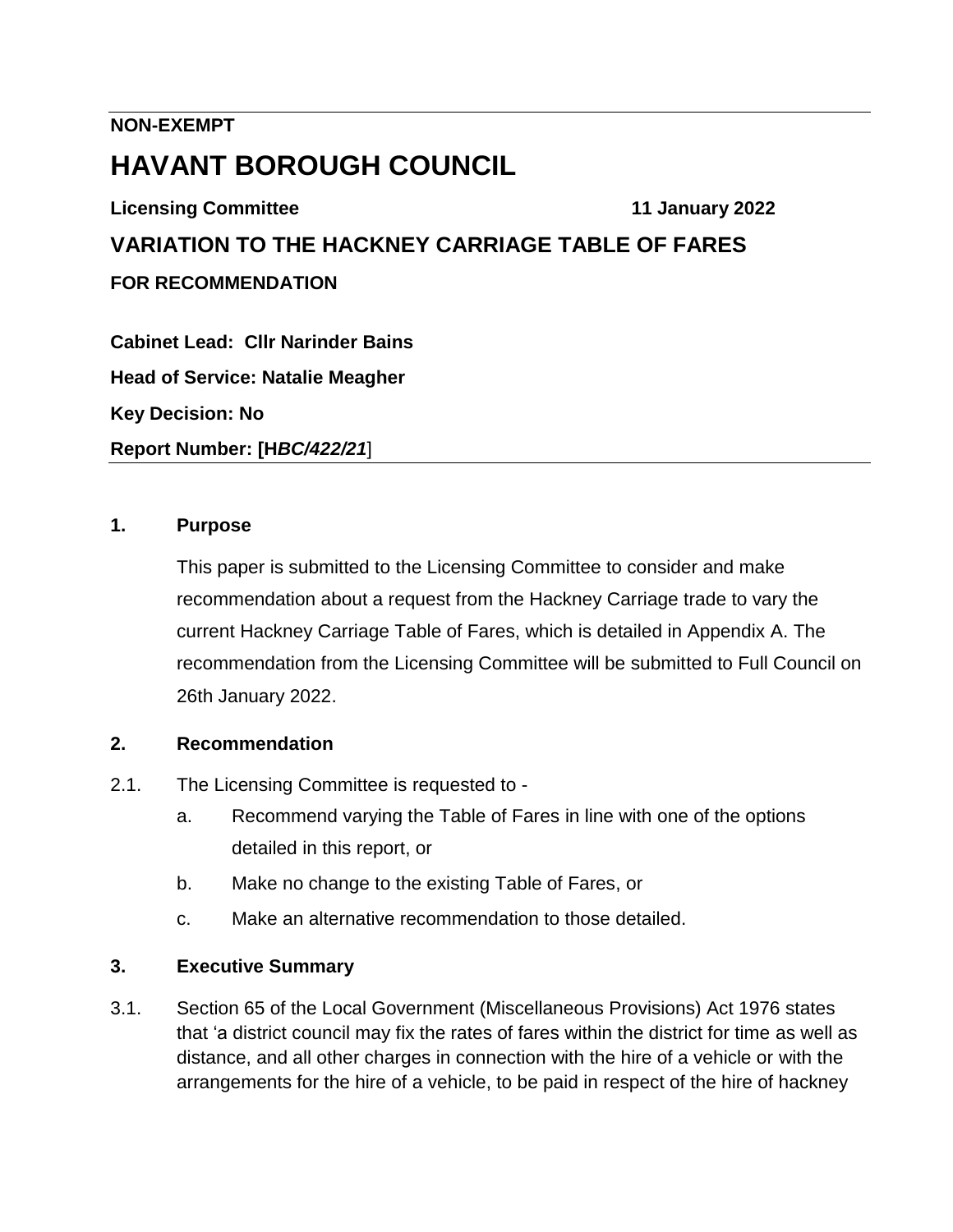carriages by means of a table made or varied in accordance with the provision of this section.'

- 3.2. A request to vary the table of fares has been received from the local taxi trade.
- 3.3. The Licensing Committee will make a recommendation in respect of the variation to full Council to make a decision
- 3.4. If approved by full Council steps will be taken to publish the variation in at least one local newspaper for at least 14 days.
- 3.5. If no objections are received or any objections are withdrawn, the variation will come into operation on expiry of the date specified in the notice or the date of withdrawal of the objection, which ever date is the later.
- 3.6. If an objection is not withdrawn, a further date will be set, not later than 2 months after the first specified date, on which the table of fares will come into force with or without modifications, as decided by the Council, after consideration of the objections.

### **4. Additional Budgetary Implications**

4.1. None

## **5. Background and relationship to Corporate Strategy and/or Business Plans**

- 5.1. Hackney carriage proprietors obtain their fares by plying for hire from hackney carriage ranks or by being hailed in the street. They have a taximeter which dictates the maximum fare a proprietor may charge for each journey. The Table of Fares is displayed in each hackney carriage.
- 5.2. Hackney carriage proprietors cannot charge more than the fares detailed in the Table of Fares, although they have discretion to charge less than the maximum.
- 5.3. A variation to the Table of Fares was last approved in 2015 when the fare tariff was increased.
- 5.4. The hackney carriage trade now seeks an increase in the table of fares. The current table of fares that a hackney carriage proprietor may charge is shown at Appendix A.
- 5.5. The table of fares has only one tariff, a waiting time charge and a list of additional charges that can be made in specified instances.
- 5.6. As a result of discussions between the local taxi trade, a request to increase the fare tariff together with a number of extra charges was received on 5<sup>th</sup> August 2021. The request was reviewed by the Licensing Officer and comments were sent back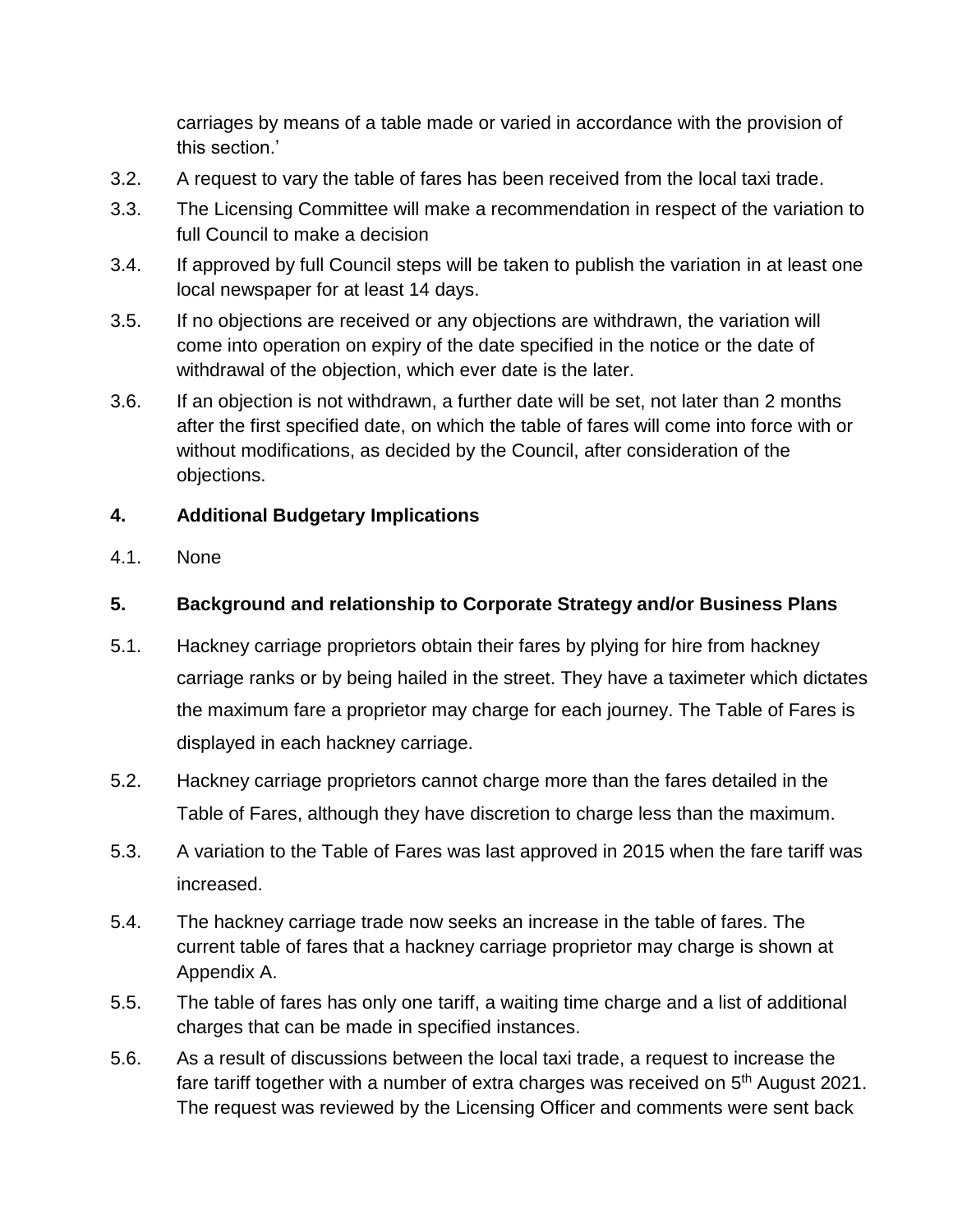to the trade in respect of the request. The trade then confirmed the final details of their request on 23 September 2021.

- 5.7. The proposal is to increase the fares and specifically:
	- a. to increase the flag drop rate from £2.40 to £3.0,
	- b. to increase the rolling mile from £1.70 to £1.80 and
	- c. to charge Christmas Day and New Year's Day at double time instead of time and half.

A copy of the email request can be found at Appendix B.

- 5.8. There are currently 40 Hackney Carriage vehicles licensed in the Borough. There is a cap on the number of vehicles. The vehicles are operated by 30 Hackney Carriage proprietors
- 5.9. As a result of receiving the request, a consultation letter was sent out to all the Hackney Carriage proprietors detailing the requested increase and seeking their views on the proposal. A copy of the letter and the consultation form is shown in Appendix C.
- 5.10. 16 responses were received from hackney carriage proprietors (which relate to 26 of the hackney carriage vehicles). In addition, 2 responses were received from hackney carriage drivers who had been given the consultation letter and form by the proprietor of their vehicles. The responses from the hackney carriage proprietors are included in Appendix D. The responses from the drivers are included in Appendix E.
- 5.11. 17 of the respondents agreed with all the proposed increases in the fares detailed in paragraph 5.7 above.
- 5.12. 1 respondent agreed with proposals a) and b) but disagreed with proposal c)
- 5.13. In addition to the original request detailed in para 5.7 above, individual respondents made the following additional variation requests –
	- a. 2c should include all bank holidays.
	- b. Can we charge the customer the Portsmouth or any other city Clean Air Zone fee if the journey enters the zone?
	- c. It will be much appreciated if you provide one pound extra for the station job like other councils (Fareham) which cover the yearly station pass.
	- d. Suggest current midnight threshold for fare +50% is moved to start at 23.30hrs as there are very few requests after midnight so no incentive for drivers to stay out. It would be more in line with other boroughs.
	- e. The soil charge should be £75.00 not £50.00.
	- f. 100% increase in c) would be too much. 50% on the new rates is plenty.
	- g. Soiling charge increase to cover increased cleaning costs and loss of earnings.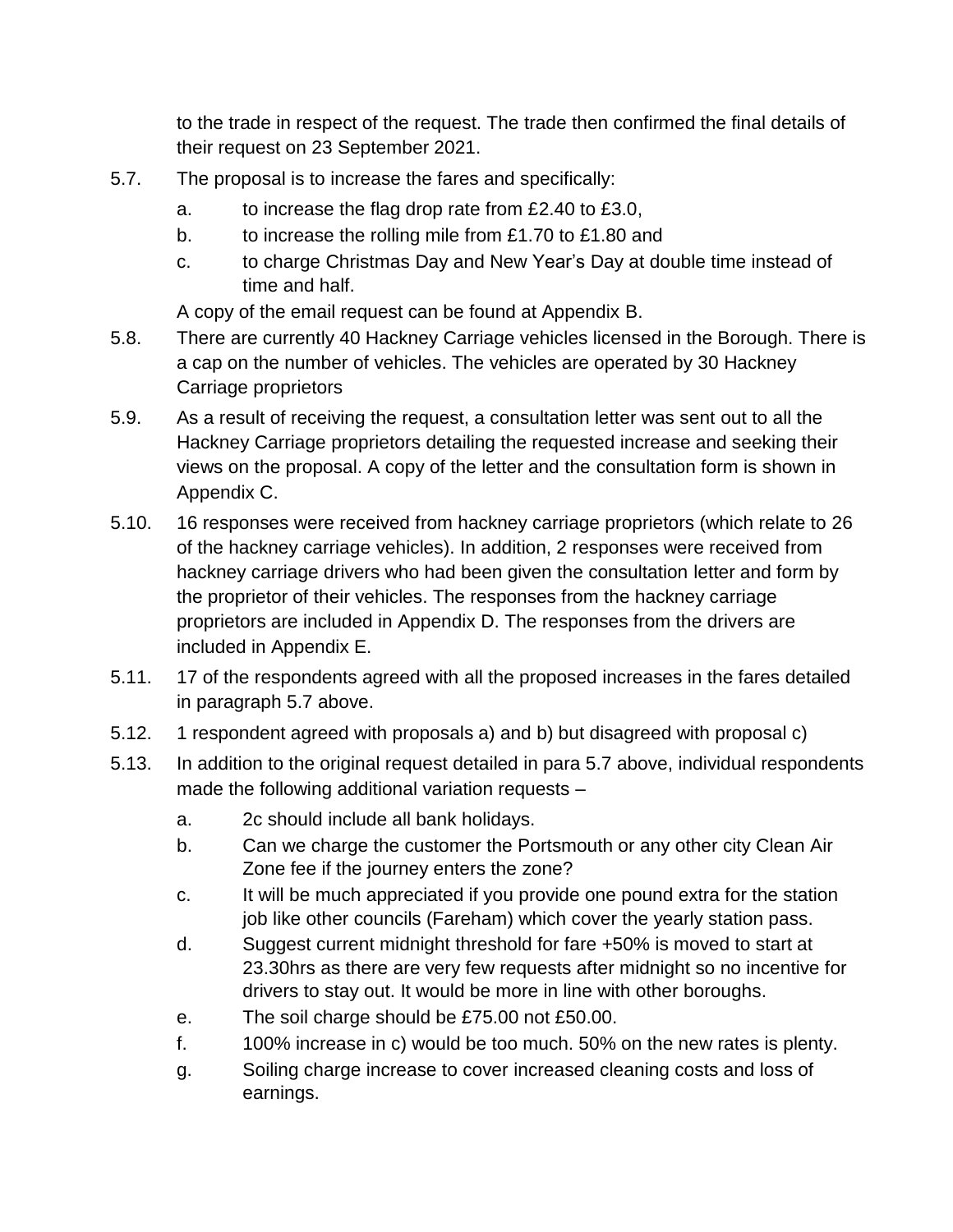- 5.14. The following comments were also made relating to the frequency at which fares should be reviewed:
	- a. Fares should be reviewed yearly
	- b. Increase every two years
	- c. Annual fare increases be aligned with national inflation rates
	- d. Have an annual review of fares every year in the autumn for implementing on December the 1<sup>st</sup> if deemed necessary/required. Costs are always rising, but we seem only to address this about every 5 years. Even HBC put their licence fees up every year.
	- e. There should be a small increase in fares every year.
	- f. I think it would be a good idea to have an annual rate of inflation increase.
- 5.15. The following comment was made about the proposed fare increase:
	- a. I think a £3.00 flag drop is a bit too much, it's a 25% increase but we have not had one for 6 years, so I have to agree.
- 5.16. There is no standard method for calculating fares. Each local authority must determine how the fares should be calculated or determined and the method must be fair and appropriate. Aspects to be taken into consideration include feedback from the public, trade and other bodies, review of motoring costs such as fuel prices, licensing fees and a comparison of fares set by other Local Authorities.
- 5.17. The Councils license fees for hackney carriage and private hire licensing were last increased in April 2020. Prior to that they had not been subject to an increase since 2015.
- 5.18. The initial cost to an applicant to be licensed as a driver and to licence a vehicle is approximately £800. This takes into account the licence fees, medical fee, driving assessment, driving licence check, knowledge test, criminal record check and vehicle mechanical test. In addition there is an annual fee of £676 to South West Trains for a permit to use of the hackney carriage rank outside Havant Railway Station.
- 5.19 Upon renewal, the drivers licence fee is reduced but the vehicle licence fee remains the same. The frequency of vehicle mechanical tests and medicals depend on the age of the vehicle and the age of the driver respectively
- 5.20. Costs of motoring have changed over time, particularly over the last few years. Table 1 below shows figures from the RAC Foundation (Source: Office of National Statistics) detailing the change in total motoring costs, which includes purchase, tax and insurance, maintenance, petrol and oil.

**Table 1**

**Year % change in the cost of motoring**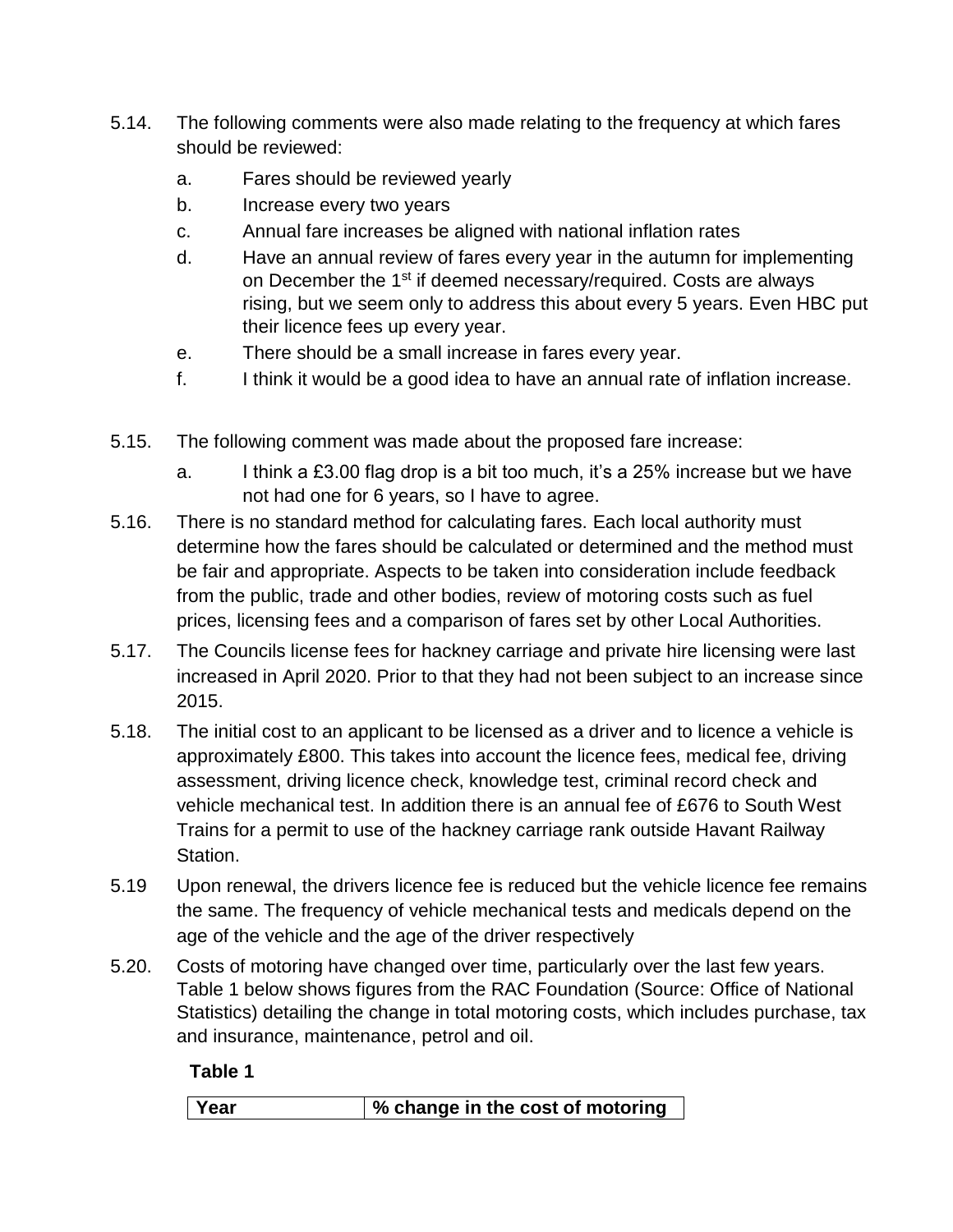| December 2015 | $-6.07$ |
|---------------|---------|
| December 2016 | $-1.16$ |
| December 2017 | 4.36    |
| December 2018 | 6.94    |
| December 2019 | 9.22    |
| December 2020 | 8.48    |
| November 2021 | 22.08   |

5.21. The biggest ongoing cost to the vehicle owner is fuel. Fuel prices have fluctuated over the period December 2015 to December 2021.Table 2 below shows the (average) fuel prices over this time obtained from the RAC foundation (Source: Office of National Statistics).

### **Table 2**

| Year          | Petrol (ppl) | Diesel (ppl) |
|---------------|--------------|--------------|
| December 2015 | 102.85       | 106.15       |
| December 2016 | 115.34       | 117.85       |
| December 2017 | 120.75       | 123.22       |
| December 2018 | 121.28       | 130.91       |
| December 2019 | 125.25       | 129.58       |
| December 2020 | 115.09       | 118.55       |
| December 2021 | 146.66       | 149.94       |

5.22. Average weekly earnings (AWE) have increased over the period December 2015 to December 2021. Table 3 below shows the AWE figures published by the Office of National Statistics.

### **Table 3**

| Year          | $AWE$ (£) (whole economy) | <b>Cumulative % increase</b> |  |  |
|---------------|---------------------------|------------------------------|--|--|
| December 2015 | 487                       |                              |  |  |
| December 2016 | 496                       | 1.8                          |  |  |
| December 2017 | 511                       | 4.9                          |  |  |
| December 2018 | 527                       | 8.2                          |  |  |
| December 2019 | 540                       | 10.9                         |  |  |
| December 2020 | 569                       | 16.8                         |  |  |
| December 2021 | 586                       | 20.3                         |  |  |

- 5.23. The cost data detailed above is as independent as possible of the Council and Taxi representatives and used robust data sources such as the RAC and the Office for National Statistics.
- 5.24. Table 5 below shows a comparison of the proposed variation to fares of neighbouring authorities as provided by the December 2021 edition of Private Hire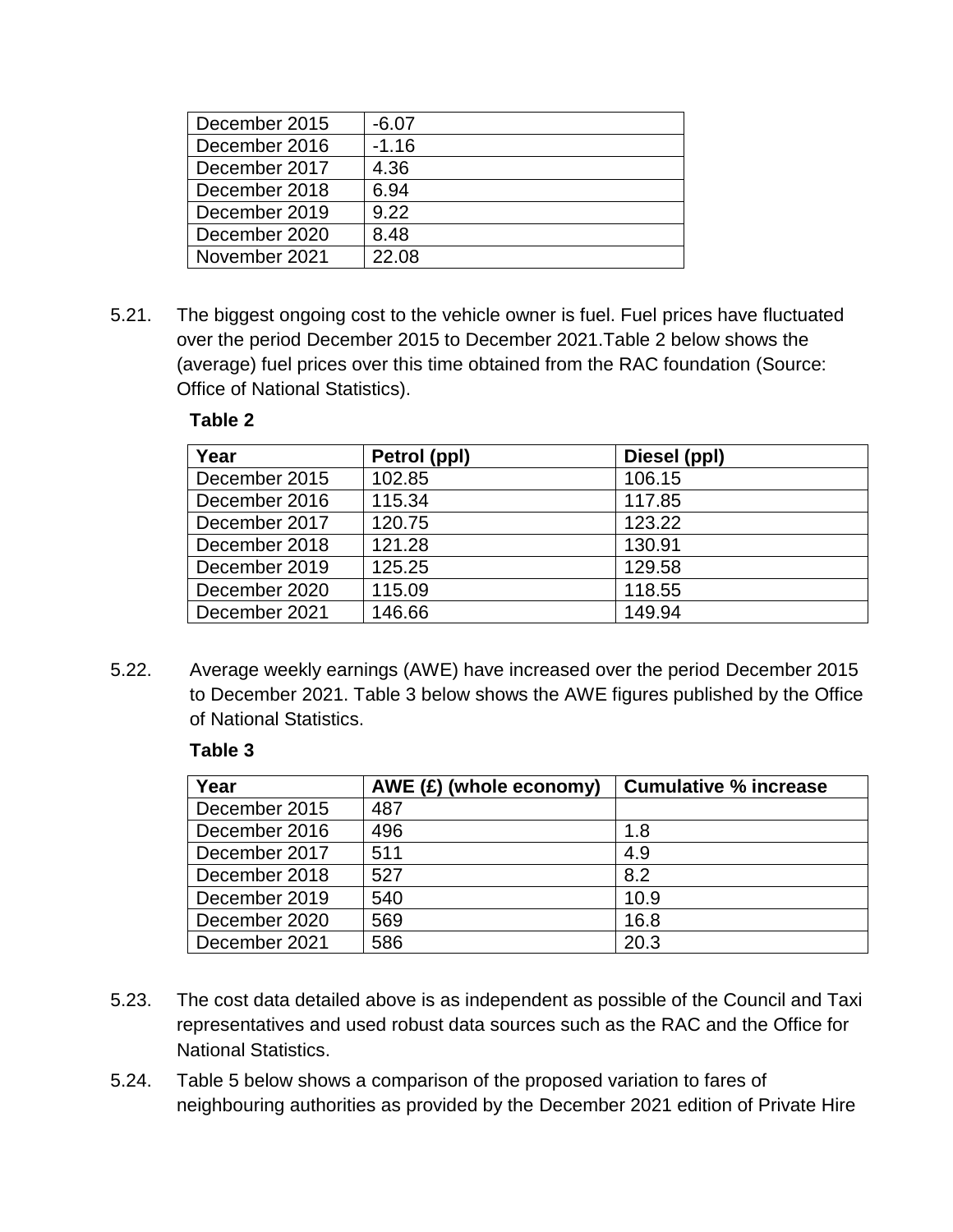and Taxi monthly. The soiling charges for each authority have also been included in the table.

5.25. The 'flag' refers to the initial charge at the start of the journey and would be the minimum charge of a taxi fare.

| <b>Council</b>                           | <b>National</b><br>league table<br>extract<br>sorted by<br>2mile fare | <b>Flag</b><br>(E) | 2 miles<br>(E) | Soil<br>charge $(E)$     | <b>Last fare</b><br>variation |
|------------------------------------------|-----------------------------------------------------------------------|--------------------|----------------|--------------------------|-------------------------------|
| <b>Basingstoke &amp;</b><br><b>Deane</b> | 65                                                                    | 3.0                | 6.60           | $50 - 100$<br>(depending | 2013                          |
|                                          |                                                                       |                    |                | on tariff)               |                               |
| <b>East Hants</b>                        | 95                                                                    | 3.0                | 6.40           | 75.00                    | 2018                          |
| <b>Rushmoor</b>                          | 105                                                                   | 3.0                | 6.40           | Up to 100                | 2018                          |
| <b>Chichester</b>                        | 135                                                                   | 4.0                | 6.20           | 50.00                    | 2013                          |
| <b>Portsmouth</b>                        | 144                                                                   | 3.0                | 6.20           | 50.00                    | 2019                          |
| Winchester                               | 153                                                                   | 2.80               | 6.20           | 75.00                    | 2011                          |
| <b>Havant</b><br>(current)               | 222                                                                   | 2.40               | 5.80           | 50.00                    | 2015                          |
| <b>National</b><br>Average               |                                                                       |                    | 6.06           |                          |                               |
| London<br>(Heathrow)                     | 1                                                                     |                    | 11.40          |                          | 2020                          |
| Middlesbrough                            | 353                                                                   |                    | 4.30           |                          |                               |
| <b>Havant</b>                            |                                                                       | 3.0                | 6.40           |                          |                               |
| (Proposed)                               |                                                                       |                    |                |                          |                               |

### **Table 5**

- 5.26. As detailed each local authority is ranked on the fare for the two-mile journey out of 359 local authority areas.
- 5.27. Any changes to the tariff will require taxi meters to be recalibrated, within one month of implementation, at a cost of approximately £30.00 to the owner.
- 5.28. A thriving borough economy as detailed in the Corporate Strategy the wages for those working within Havant are below the average for Great Britain (ONS annual survey of hours and earning, workplace average). The Department of Transport suggests in reviewing fares, authorities should pay particular regard to the need of the travelling public with reference to both what it is reasonable to expect people to pay but also the need to give taxi drivers sufficient incentive to provide a service when needed.
- 5.29. A revitalised borough with infrastructure that meets our ambitions the corporate strategy includes the development of sustainable transport options and the need to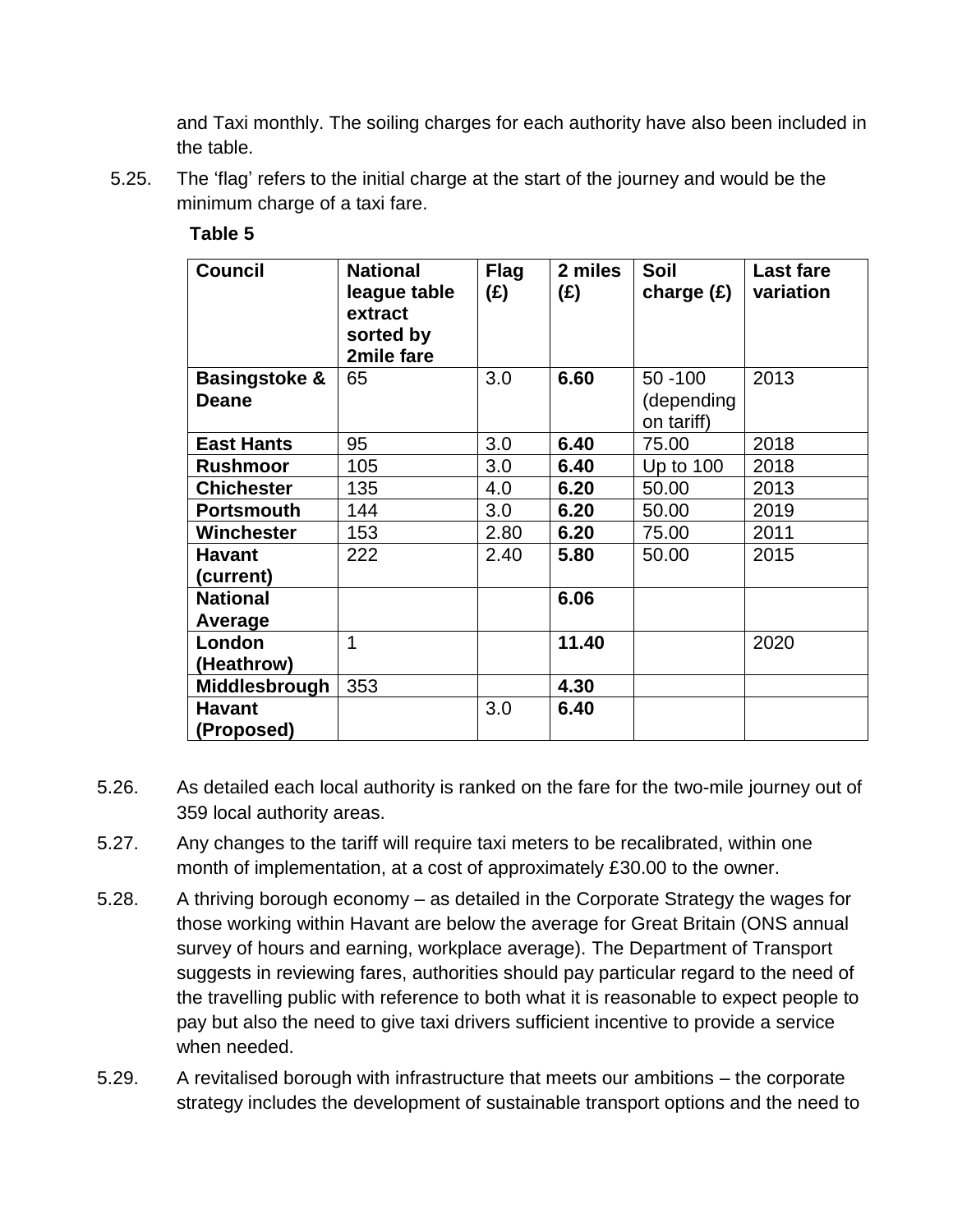improve the speed and accessibility of transport links for commuters, visitors and residents

# **6. Options considered**

- 6.1. **Option 1** (17 out of 18 in favour of this option)
	- a. Increase the flag drop to £3.00
	- b. Increase the rolling mile to £1.80 and reducing the distance to179m @20p
	- c. From 18.00hrs on Christmas Eve to 24.00 on Christmas Day and from 18.00hrs on New Year's Eve to 24.00hrs in New Year's Day to increase to fare plus 100%
- 6.2. **Option 2** (1 out of 18 in favour of this option) as per option 1 but to include all bank holidays in c)
- 6.3. **Option 3** (1 out of 18 in favour of this option) to include the charge of the Portsmouth or any other city Clean Air Zone if the journey enters the zone, in the fare. The Portsmouth CAZ charge is £10.00 per day.
- 6.4. **Option 4** (1 out 18 in favour of this option) as per option 1 but to include a £1.00 additional charge to customers picked up at Havant Station.
- 6.5. **Option 5** (1 out of 18 in favour of this option) as per option 1 and amend the current midnight threshold for fare +50% to start at 23.30hrs.
- 6.6. **Option 6** (1 out of 18 in favour of this option) as option 1 a) and b) but keep c) at fare + 50%.
- 6.7. **Option 7**(2 out of 18 in favour of this option) as option 1 but with an increase in the soiling charge made by both respondents. An increase to £75.00 suggested by 1.

# **7. Resource Implications**

7.1. Financial Implications – costs for advertising, producing new tariff cards are included within existing budgets and are recovered through the license fees.

# **Section 151 Officer comments**

Date:23/12/21

No additional financial implications included in this report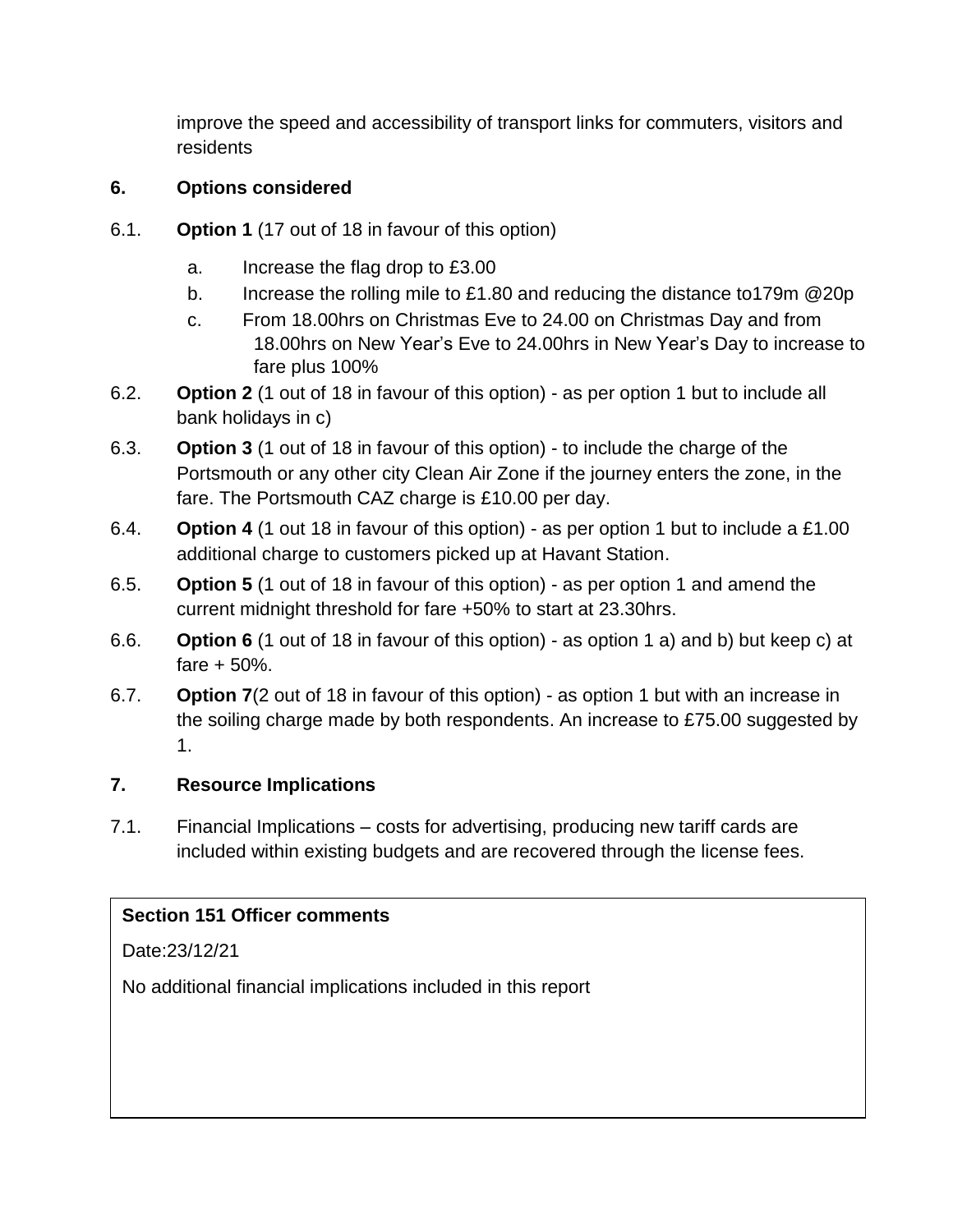- 7.2. Human Resources Implications none
- 7.3. Information Governance Implications none
- 7.4. Links to Shaping our Future Programme none
- 7.5. Other resource implications none

### **Shaping our Future Lead comments/sign-off**

### Date: 23/12/21

This specific proposal is not directly impacted by Shaping our Future plans. The report evidences the rationale for the increase drawing on near neighbour equivalents and the increased cost of driving in recent years. Consultation with the user group is also evident. All of the above represent good practice in terms of proposals for service change.

### **8. Legal Implications**

- 8.1. Section 65 of the Local Government (Miscellaneous Provisions) Act 1976 provides the powers for local authorities to set maximum fares for hackney carriages.
- 8.2. A statutory notice displaying any proposed variations to the table of fares must be advertised in a local newspaper and at the council offices for a period of 14 days. The advertisement would state that the changes would come into force on a specified date.
- 8.3. If no objections are received or the objections submitted are withdrawn, the proposed variations come into effect on the date stated in the notice or the day the objections are withdrawn, whichever is the later.
- 8.4. If objections are made and not withdrawn the Council must consider any comments received during the consultation period. It must also publish a revised implementation date which must be within two months of the original implementation date on which the table of fares will come into force with or without modification

### **9. Risks**

- 9.1. There is no right of appeal against the level at which the council determines the table of fares. However, any decision taken should be based upon proper reasoning as it may be liable to legal challenge by way of judicial review.
- 9.2. Full consideration of any objections received in response to the publication of the notice would mitigate risk of challenge to any decision taken.

### **10. Consultation**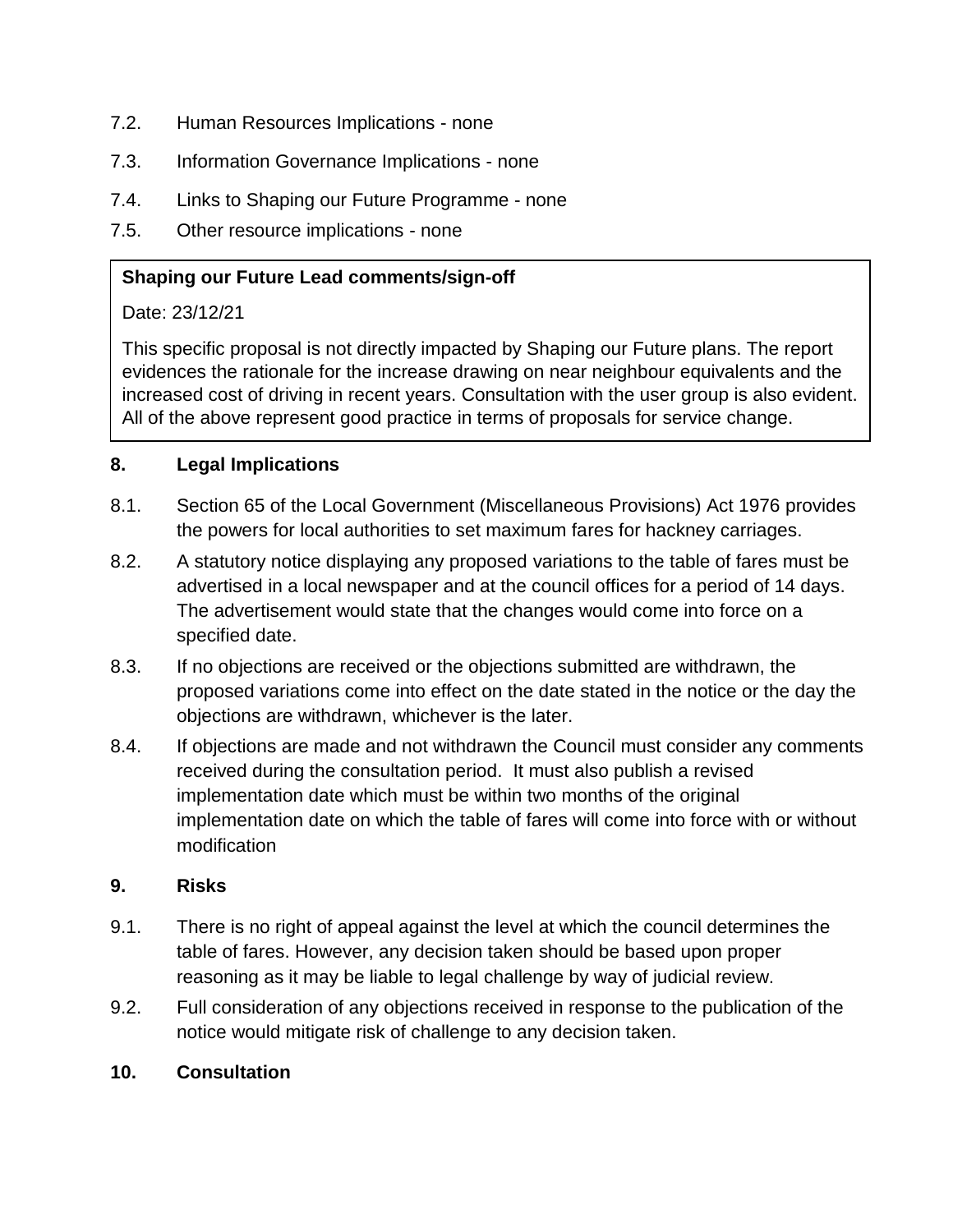- 10.1. As a result of discussions amongst some of the taxi drivers a request was made to increase hackney carriage fares.
- 10.2. All hackney carriage proprietors were subsequently consulted on the proposal.
- 10.3. Any proposed variation to the table of fares must be advertised in a local newspaper.

### **11. Communication**

- 11.1. The variation to the table of fares will be communicated through:
	- a. Advertisement in a local newspaper and display at the council offices
	- b. The council website
	- *c.* The committee process and Full Council
	- *d.* The new table of fares will be displayed in every hackney carriage vehicle.

### **12. Appendices**

Appendix A – Current Hackney Carriage Table of Fares

Appendix B – Copy of request from the taxi trade

Appendix C – Copy of consultation letter and response form sent to hackney carriage proprietors.

Appendix D – Completed response forms from Hackney Carriage proprietors

Appendix E – Completed response forms from drivers

### **13. Background papers**

Website address for Private Hire and Taxi Magazine: [www.phtm.co.uk/taxi-fares-league-tables](http://www.phtm.co.uk/taxi-fares-league-tables)

Agreed and signed off by:

Cabinet Lead: 23/12/21

Director: 23/12/21

Monitoring Officer: 23/12/21

Section 151 Officer: 23/12/21

## **Contact Officer**

Name: Catherine Rayner